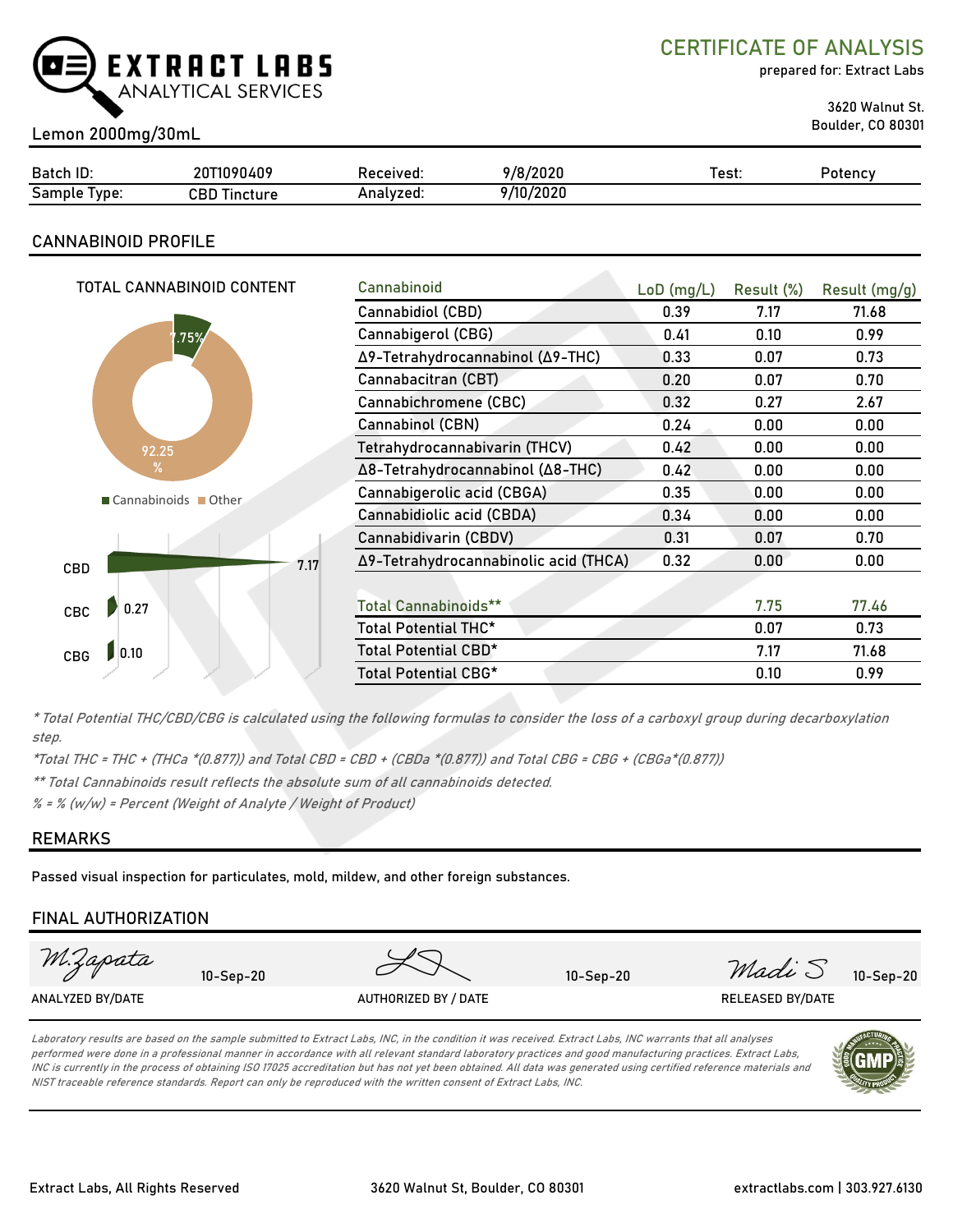

CERTIFICATE OF ANALYSIS

#### prepared for: EXTRACT LABS *1756 38TH ST.*

*BOULDER, CO 80301*

#### CBD Lemon 2000mg/30ml Tincture

| <b>Batch ID:</b> | 20T1090409                    | Test ID: | T000095032                        |
|------------------|-------------------------------|----------|-----------------------------------|
| Reported:        | 12-Sep-2020                   | Method:  | Edible - Test Methods: TM05, TM06 |
| Type:            | Edible                        |          |                                   |
| Test:            | <b>Microbial Contaminants</b> |          |                                   |
|                  |                               |          |                                   |

# MICROBIAL CONTAMINANTS

| Contaminant                    | Result (CFU/g)* |
|--------------------------------|-----------------|
| <b>Total Aerobic Count**</b>   | None Detected   |
| <b>Total Coliforms**</b>       | None Detected   |
| <b>Total Yeast and Molds**</b> | None Detected   |
| E. coli                        | None Detected   |
| <b>Salmonella</b>              | None Detected   |
|                                |                 |

*\* CFU/g = Colony Forming Unit per Gram*

\*\* Values recorded in scientific notation, a common microbial practice of expressing numbers that are too large to be conveniently  *written in decimal form.*

*Examples: 10^2 = 100 CFU 10^3 = 1,000 CFU 10^4 = 10,000 CFU 10^5 = 100,000 CFU*

#### NOTES:

TYM: None Detected Total Aerobic: None Detected Coliforms: None Detected Free from visual mold, mildew, and foreign matter

# FINAL APPROVAL

Robert Belfon  $\mathscr{A}$   $\mathscr{A}$  Ben Minton 12-Sep-2020  $\sqrt{2}$   $\sqrt{2}$  12-Sep-2020  $5.03 \text{ PM}$  10:28 PM

PREPARED BY / DATE APPROVED BY / DATE

*Testing results are based solely upon the sample submitted to Botanacor Laboratories, LLC, in the condition it was received. Botanacor Laboratories, LLC warrants that all analytical work is conducted professionally in accordance with all applicable standard laboratory*  practices using validated methods. Data was generated using an unbroken chain of comparison to NIST traceable Reference Standards and *Certified Reference Materials. This report may not be reproduced, except in full, without the written approval of Botanacor Laboratories, LLC. ISO/IEC 17025:2005 Accredited A2LA Certificate Number 4329.03*



Botanacor Laboratories™, All Rights Reserved | 1301 S Jason St Unit K, Denver, CO 80223 | 888.800.8223 | www.botanacor.com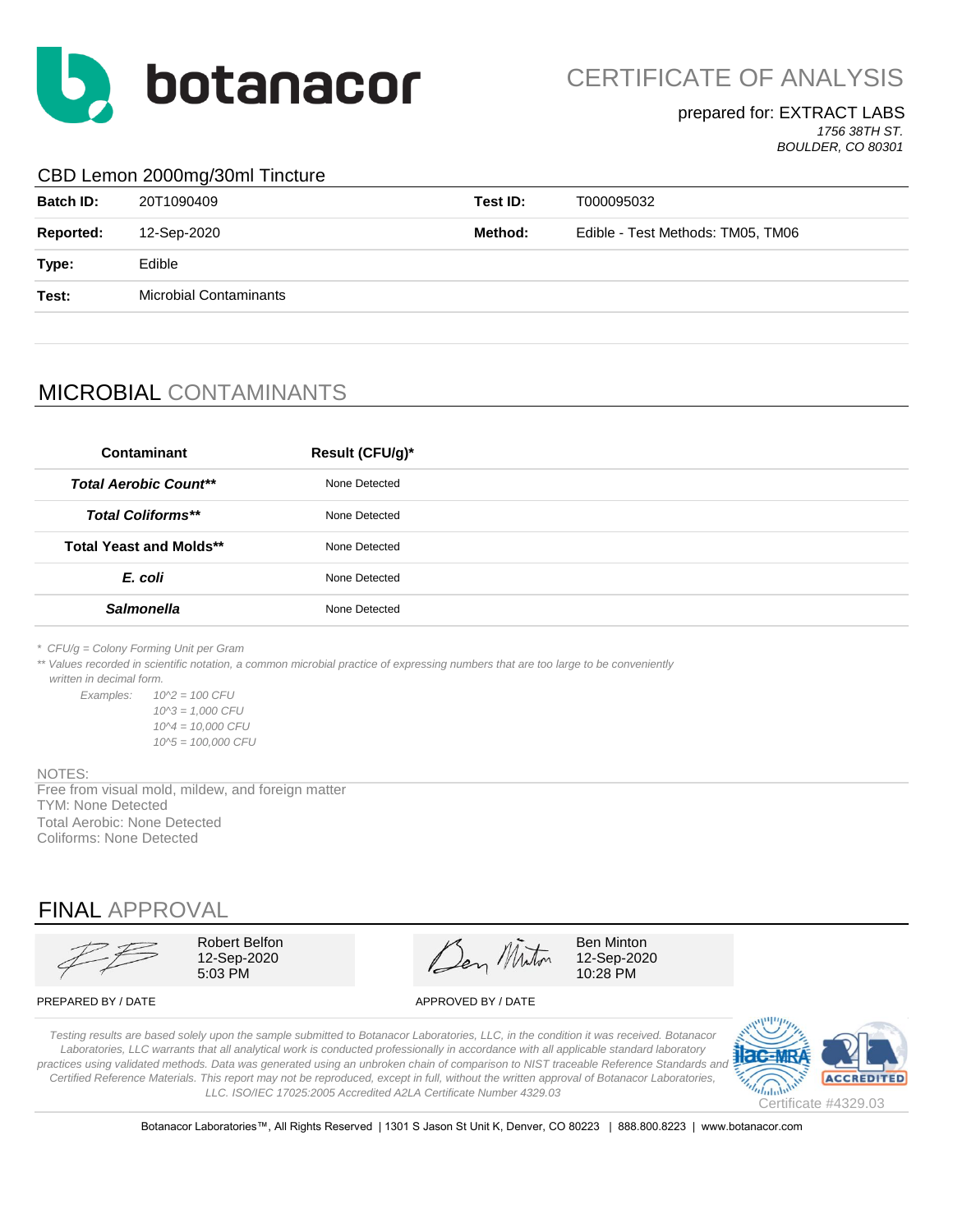

CERTIFICATE OF ANALYSIS

prepared for: Extract Labs

 3620 Walnut St. Boulder, CO 80301

# Lemon 2000mg/30ml

| Batch ID:           | 20T1090409       | Received: | 9/8/2020  | Test: | <b>Residual Solvents</b> |
|---------------------|------------------|-----------|-----------|-------|--------------------------|
| <b>Sample Type:</b> | CBD.<br>Tincture | Analvzed: | 9/10/2020 |       |                          |
|                     |                  |           |           |       |                          |

## RESIDUAL SOLVENTS

| <b>SOLVENT</b>           | <b>REPORTABLE RANGE</b> | <b>RESULT</b> (ppm) |
|--------------------------|-------------------------|---------------------|
| Acetone                  | 100-1000                | 0.00                |
| Acetonitrile             | 100-1000                | 0.00                |
| Benzene                  | $0.2 - 4$               | 0.00                |
| <b>Butanes</b>           | 100-1000                | 0.00                |
| Ethanol                  | 100-1000                | 0.00                |
| <b>Ethyl Acetate</b>     | 100-1000                | 0.00                |
| Heptane                  | 100-1000                | 0.00                |
| <b>Hexanes</b>           | $6 - 120$               | 0.00                |
| <b>Isopropyl Alcohol</b> | $100 - 1000$            | 0.00                |
| Methanol                 | 100-1000                | 0.00                |
| Pentane                  | 100-1000                | 0.00                |
| Propane                  | 100-1000                | 0.00                |
| Toluene                  | $18 - 360$              | 0.00                |
| Xylenes                  | 43-860                  | 0.00                |
|                          |                         |                     |

#### REMARKS

Passed visual inspection for particulates, mold, mildew, and other foreign substances.

#### FINAL AUTHORIZATION

| M.Zapata         | $10 -$ Sep $-20$ |                      | $10-Sep-20$ | Madi S           | $10-Sep-20$ |
|------------------|------------------|----------------------|-------------|------------------|-------------|
| ANALYZED BY/DATE |                  | AUTHORIZED BY / DATE |             | RELEASED BY/DATE |             |

Laboratory results are based on the sample submitted to Extract Labs, INC, in the condition it was received. Extract Labs, INC warrants that all analyses performed were done in a professional manner in accordance with all relevant standard laboratory practices and good manufacturing practices. Extract Labs, INC is currently in the process of obtaining ISO 17025 accreditation but has not yet been obtained. All data was generated using certified reference materials and NIST traceable reference standards. Report can only be reproduced with the written consent of Extract Labs, INC.